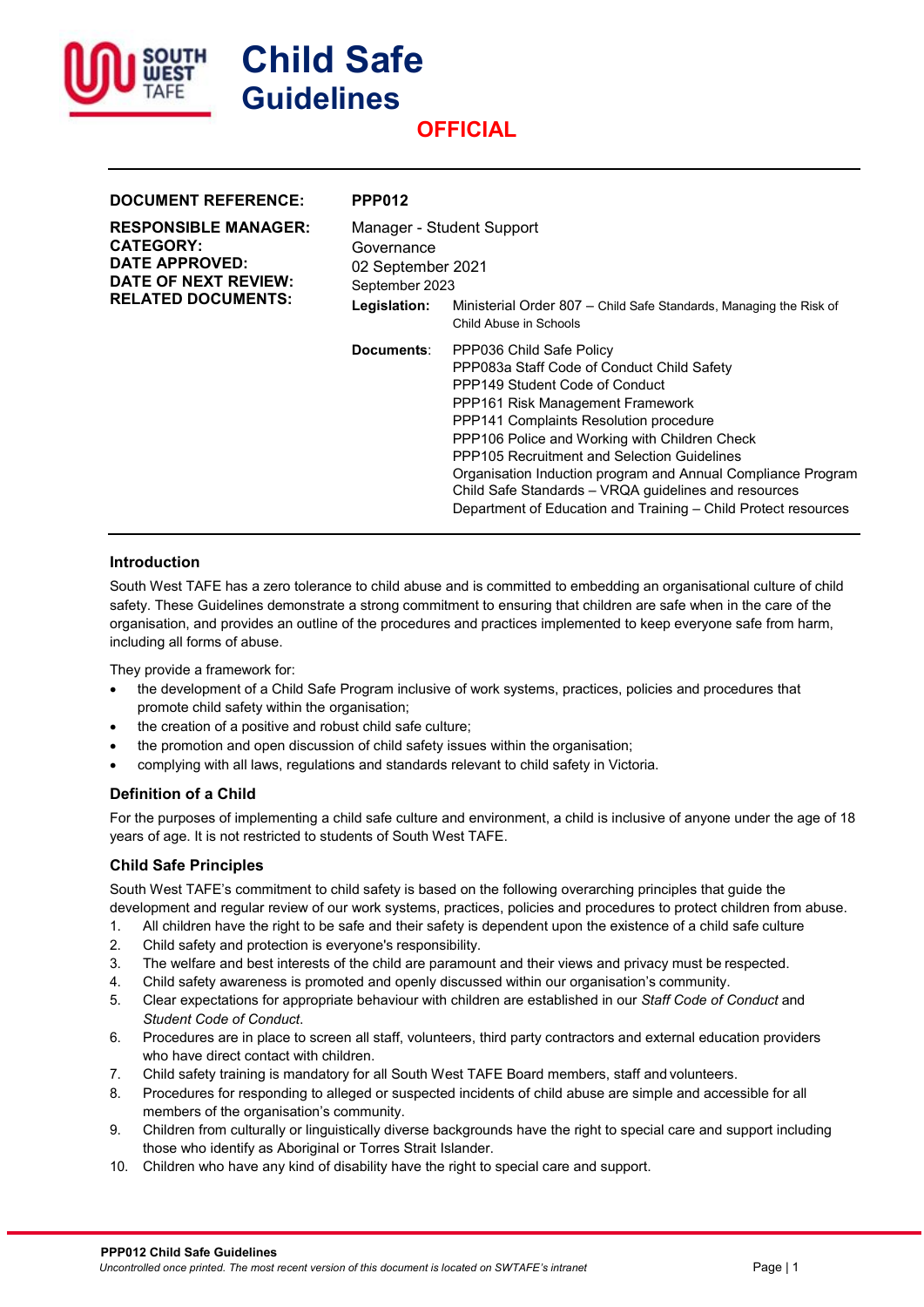# **OFFICIAL**

## **Children's Rights to Safety and Participation**

South West TAFE has an ethical and legal responsibility to develop and implement strategies that embed a culture of child safety, as per Ministerial Order 807. These include allocating roles and responsibilities; keeping staff informed; and periodically reviewing the effectiveness of the strategies put into practice and revising them where appropriate.

We encourage all our students –*whether they are a child or not by definition* - to express their views and feel comfortable about giving voice to the things that are important to them. We listen to their suggestions, especially on matters that directly affect them. We teach students about what they can do if they feel unsafe, and listen to and act on any concern's students, or their parents or carers raise with us.

## **Valuing Diversity and Inclusion**

We value and celebrate diversity including cultural diversity, and we do not tolerate discriminatory practices. To achieve this, we promote the:

- cultural safety, participation and empowerment of Aboriginal or Torres Strait Islander students and theirfamilies
- cultural safety, participation and empowerment from culturally and/or linguistically diverse backgrounds (CALD) and their families
- personal safety, participation and empowerment of students with a disability and make them feel welcome and part of all aspects of school life
- personal safety, participation and empowerment of LGBTQIA+ students and make them feel welcome and part of all aspects of school life

## **Our Child Safe Program**

Our Child Safe Program relates to all aspects of protecting children from abuse and establishes work practices, policies and procedures and information channels to protect children from abuse. It includes:

- clear information as to what constitutes child abuse and associated key risk indicators;
- clear procedures and channels for responding to and reporting allegations of child abuse;
- strategies to support, encourage and enable staff, volunteers (direct and indirect), third party contractors, external education providers, parents and students to understand, identify, discuss and report child safety matters;
- procedures for recruiting and screening staff and volunteers; and processes for monitoring third party service contractors
- support strategies designed to empower students and keep them safe;
- policies with respect to cultural diversity and students with disabilities;
- a child safety training program:
- information regarding the steps to take after a disclosure of abuse to protect, support and assist children;
- guidelines with respect to record keeping and confidentiality;
- policies to ensure compliance with all relevant laws, regulations and standards (including the Victorian Child Safe Standards); and
- a system for continuous improvement and review

#### **Responsibilities**

Child safety is everyone's responsibility. Anyone acting on behalf of the organisation including staff, the Board, volunteers, and third-party contractors have a shared responsibility for contributing to the safety and protection of children. Specific responsibilities include:

#### • **South West TAFE Board**

Each member of the Board is required to ensure that appropriate resources are made available to allow the organisation's *Child Safety Guidelines* and related Program to be effectively implemented and are responsible for holding the CEO with the support of the Executive team, accountable for effective implementation.

#### • **Chief Executive Officer (CEO)**

The CEO is responsible, and will be accountable for, taking all practical measures to ensure that this *Child Safety Guideline* and related Program are implemented effectively and that a strong and sustainable child safety culture is maintained within the organisation.

#### • **Contact Officers**

A number of staff members are nominated as the organisation's Contact Officers. They receive additional specialised training with respect to child safety issues, and are responsible for championing child safety and assisting in coordinating responses to child safety incidents.

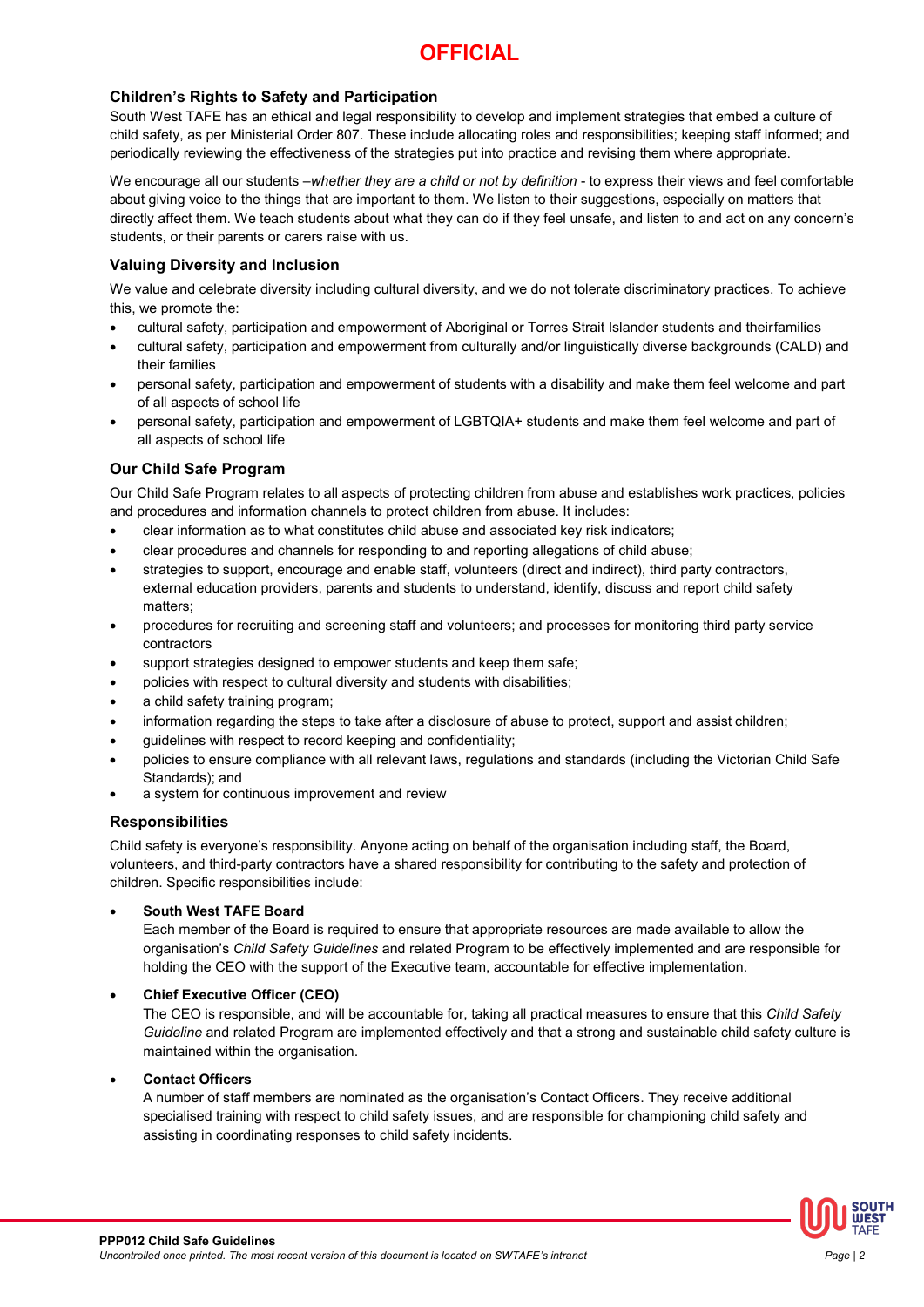#### • **Staff Members and volunteers**

All staff are required to be familiar with the content of our *Child Safety Guidelines* and related Program and their legal obligations with respect to the reporting of child abuse. It is each individual's responsibility to be aware of key risk indicators of child abuse, to be observant, and to raise any concerns they may have relating to child abuse with one of the organisation's Contact Officers.

All staff are required to sign a *Code of Conduct*, which recognises the critical role that staff play in protecting the students in our care and establishes clear expectations of employees, volunteers, and contractors for appropriate behaviour with children in order to safeguard them against abuse and or neglect. The Code of Conduct also protects staff through clarification of acceptable and unacceptable behaviour.

All staff are required to observe and supervise interactions between children and adults within our service and report all concerns immediately.

#### • **Our Student Body**

All South West TAFE students are responsible for contributing to the safety and protection of children in the organisation's environment. Students will be informed of South West TAFE's *Child Safety Guidelines* through the Student Code of Conduct, and will be made aware of what to do to raise any concerns they may have relating to child abuse.

#### • **Third Party Contractors**

All third party contractors (service providers) engaged by the organisation are responsible for contributing to the safety and protection of children in the organisation's environment. All service providers engaged by the organisation are required to be familiar with our *Child Safety Guidelines*. South West TAFE may include this requirement in the written agreement between it and the service provider and this information will form part of their induction.

#### **External Education Providers**

An external education provider is any organisation or individual that has been engaged to deliver a specified course of study, workshop or guest speaking session. The delivery of such a course may take place on South West TAFE premises or elsewhere. All external education providers engaged by the organisation are responsible for contributing to the safety and protection of children in the organisation's environment, and are required to be familiar with our *Child Safety Guidelines*. South West TAFE may include this requirement in the written agreement between it and the service provider and this information will form part of their induction.

#### **Recruiting and Inducting Staff and Volunteers**

South West TAFE will apply the most thorough and rigorous standards in the recruitment and screening of staff and volunteers. Our *Recruitment and Selection Guidelines specify* the requirement to interview and conduct referee checks on all staff and volunteers and require police checks and Working with Children Checks (WWCC) to be submitted.

As a part of the organisation's induction process, all staff, volunteers and Board Members are required to participate in training on child safety. Induction programs for third party service contractors and external education providers also contain information in relation to child safety to ensure they are consistent with the organisation's approach to child safety.

Our commitment to child safety and our screening requirements are included in all advertisements for staff and volunteer positions, as per our recruitment practices.

#### **Breach**

Where a South West TAFE employee is suspected of breaching any obligation, duty or responsibility within these Guidelines, the organisation may start a disciplinary process for a breach of the *Staff Code of Conduct*. This may result in disciplinary consequences.

Where the CEO is suspected of breaching any obligation, duty or responsibility within these Guidelines the concerned party is advised to contact the Chair of the Board.

#### **Reporting Concerns**

Our Child Safe Program ensure that Contact Officers are trained and able to provide detailed guidance as to how to identify key risk indicators of child abuse and how to report child abuse concerns. It also contains detailed procedures with respect to the reporting of child abuse incidents to relevant authorities.

Third party contractors, external education providers, students, parents/carers or other community members who have concerns that a child may be subject to abuse are asked to contact one of the organisation's Contact Officers or report their concerns directly to an appropriate external authority.